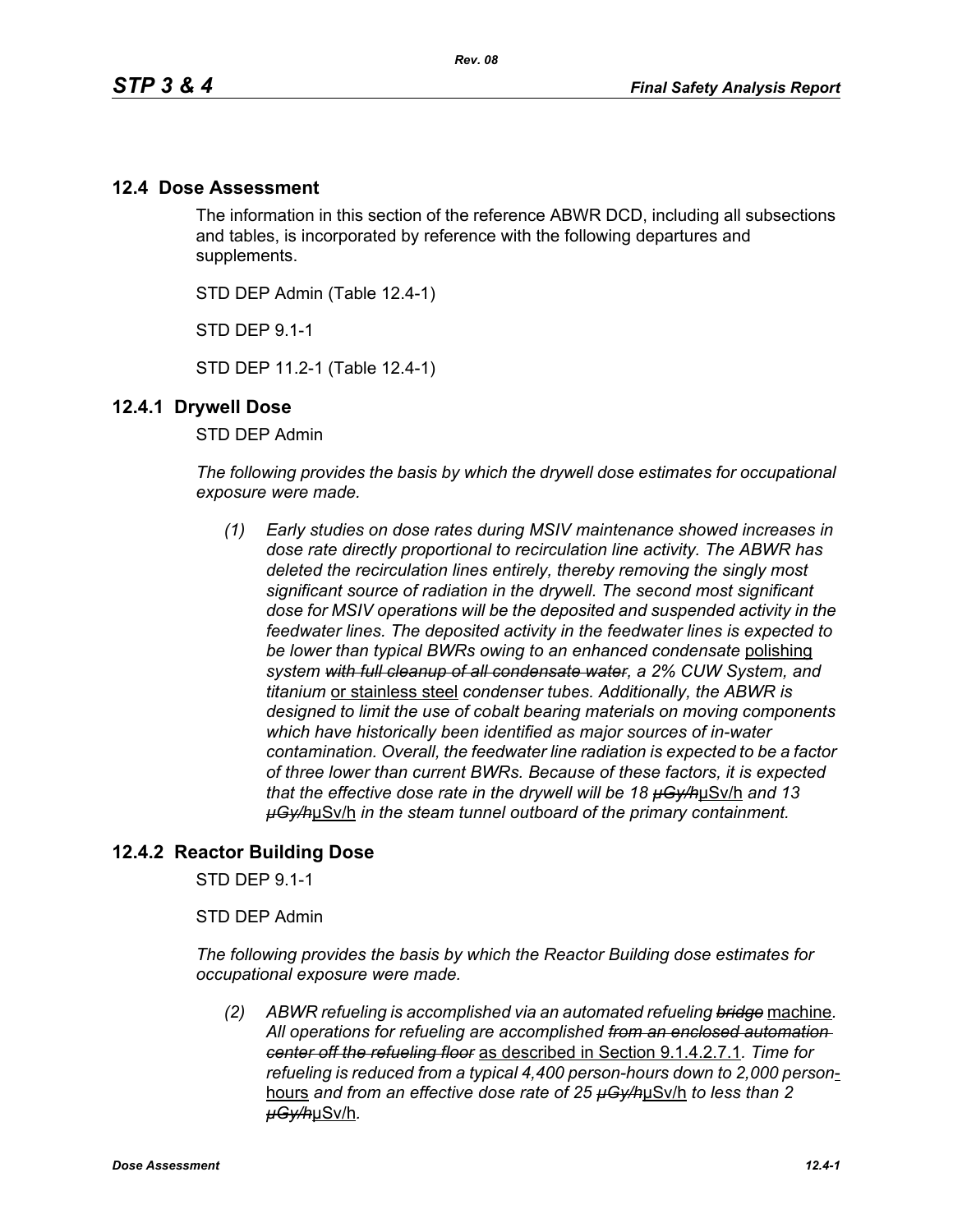The following supplement addresses operator doses based on spent fuel movement operations. Refer to supplemental information provided in Tables 12.2-5a and 12.2-5b for Spent Fuel Storage, and Appendix 12B.

The dose rate from the highest activity irradiated fuel bundle elevated to the maximum up-position in the spent fuel pool (SFP) with water coverage of 8.5 ft (2.6 m) from the top of the fuel assembly active fuel was calculated. The dose rate at the refueling machine trolley platform 8.8 ft (2.7 m) above the refueling floor is approximately 1.2 mrem/hr (12 µSv/hr). This dose rate of 1.2 mrem/hr (12 µSv/hr) is conservative because of the additional 1 ft (0.3 m) of air space between the water surface and refueling floor, and the attenuation through the refueling machine lower structure and platform. Additionally, it is below the criteria of 2.5 mrem/hr from an irradiated fuel unit, control component, or both, as required by ANSI/ANS-57.1-1992. Note that this value does not include dose from radionuclides contained in Spent Fuel Pool water, which is expected to be no greater than 0.7 mrem/hr at approximately 1.2 meters above the refueling floor, based on data from currently operating plants utilizing the ABWR spent fuel pool design. This value takes no credit for attenuation through refueling machine construction material or the additional distance to the refueling machine trolley platform, which adds additional conservatism.

# **12.4.3 Radwaste Building Dose**

STD DEP 11.2-1

This subsection is replaced in its entirety with the following.

Radwaste Building work consists of water processing, pump and valve maintenance, shipment handling, radwaste management, and general cleanup activity. Radwaste building doses result from routine surveillance, testing, and maintenance of the solid and liquid waste treatment equipment. The liquid treatment system collects liquid wastes from equipment drains, floor drains, filter backwashes, and other sources within the facility. The solid treatment system processes resins, backwash slurries, and sludge from the phase separator. It also processes dry active waste from the plant. Some examples of radwaste activities include resin dewatering, movement of casks and liners, filter handling, resin movement, and installation and removal of mobile radwaste processing skids. Both waste treatment systems are based on current mobile radwaste processing technology and avoid complex permanently installed components. All radwaste tankage and support systems are permanently installed. More of the radwaste operations involve remote handling than in a typical BWR. This more flexible radwaste system and building design, simpler operation, and improved maintenance procedures result in a reduction in the number of total hours in the Radwaste Building radiation areas. The results of an industry assessment indicate that there was a substantial reduction in radiation dose (one plant experienced a factor of eight reduction in radiation dose) relative to the doses specified in the reference DCD. Based on this experience, it is estimated that the departures involving the Liquid Waste Management System (LMWS) will result in a reduction of the Radwaste Building annual radiation dose by a factor of approximately four (Reference 12.4-5). The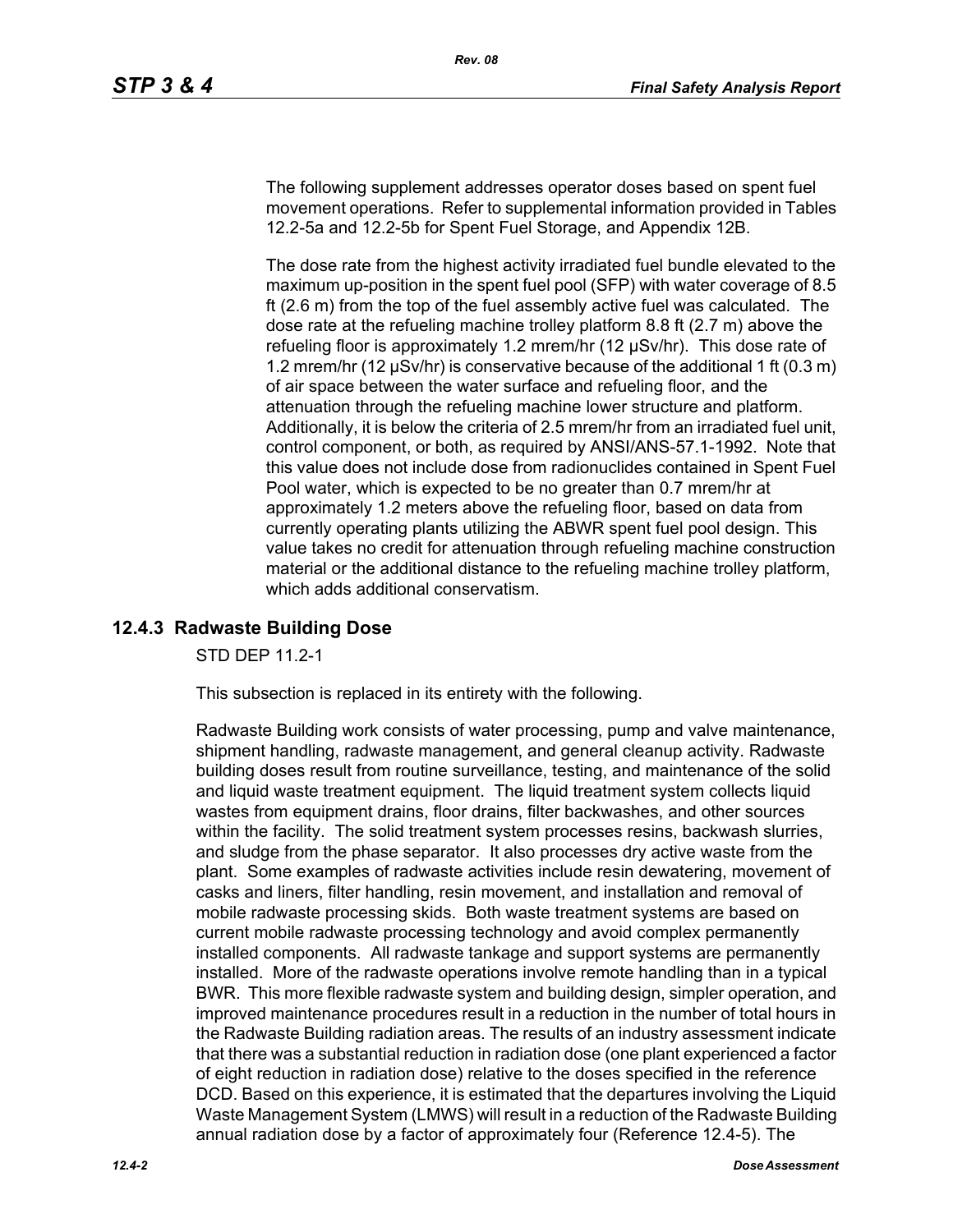average radiation dose rate to workers is assumed to be the same as specified in the reference DCD and the number of hours in the Radwaste Building radiation areas is changed from 4200 hours per year to 1000 hours per year. This results in a radiation dose associated with the Radwaste Building of 25 person-mSv/year (approximately a factor of four reduction), a total of 54,040 hours per year in radiation areas, and a total radiation exposure of 909 person-mSv/year. This is presented in Table 12.4-1.

### **12.4.5 Work at Power**

#### STD DEP Admin

*Work at power typically requires 5,000 hours per year at an effective dose rate of 66 µGy/h*µSv/h *for the BWR. This category covers literally all aspects of plant maintenance performed during normal operations from health physics coverage to surveillance, to minor equipment adjustment, and minor equipment repair. Overall, the ABWR has been designed to use more automatic and remote equipment. It is expected that items of routine monitoring will be performed by camera or additional*  instrumentation. Most equipment in the ABWR is palatalized, which permits quick and *easy replacement and removal for decontamination and repair. Therefore, a reduction in actual hours needed at power is estimated at 1,000 hours less than the typical value. In the area of effective dose rate, the ABWR is expected to have significantly lower general radiation levels over current plants, owing to more stringent water chemistry*  controls, a full flow condensate flow system, a 2% cleanup water program, titanium or stainless steel *condenser tubes, Fe feedwater control, and low cobalt usage. In addition, the ABWR has in the basic design, compartmentalized all major pieces of equipment so that any piece of equipment can be maintained or removed for maintenance without affecting normal plant operations. This design concept thereby reduces radiation exposure to personnel maintaining or testing one piece of equipment from both shine and airborne contamination from other equipment. Finally, the ABWR has incorporated in the basic design the use of hydrogen water chemistry (HWC) and the additional shielding necessary to protect from the factor of six increase in N-16 shine produced through the steamlines into the Turbine Building. For normally occupied areas, sufficient shielding is provided to protect from N-16 shine. In areas which may be occupied temporarily for specific maintenance or surveillance tasks and where additional shielding is not appropriate (for the surveillance function) or deemed reasonable, the HWC injection can be stopped causing the N-16 shine to decrease to within normal operating BWR limits within 90 seconds and thus permitting those actions needed. Overall, it is estimated that the effective dose rate for work at power will be slightly over two thirds the typical rate or 40 µGy/h*µSv/h*.*

#### **12.4.6 References**

12.4-5 "Performance Evaluation of Advanced LLW Liquid Processing Technology, Boiling Water Reactor Liquid Processing" EPRI Technical Report 1003063, November, 2001.